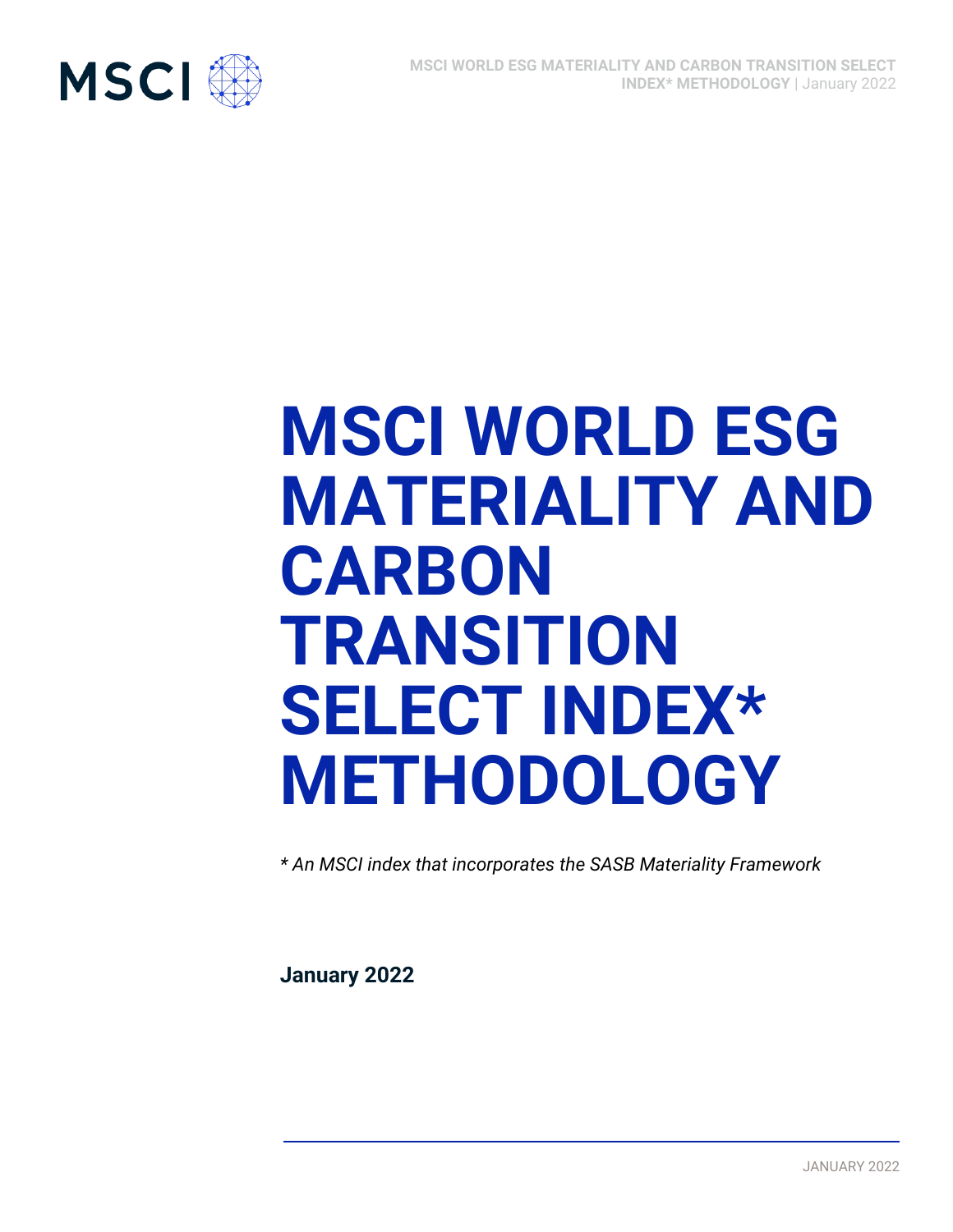

| <b>Contents</b> 1 |                                                            |  |
|-------------------|------------------------------------------------------------|--|
|                   | $\overline{2}$                                             |  |
|                   | 2.1                                                        |  |
|                   | 2.3                                                        |  |
|                   | MSCI ESG Business Involvement Screening Research 5<br>2.4  |  |
|                   | 3                                                          |  |
|                   | 3.1                                                        |  |
|                   | 3.2                                                        |  |
|                   | 3.3 <sup>°</sup>                                           |  |
|                   | 3.4                                                        |  |
|                   | 3.5                                                        |  |
|                   | Maintaining the MSCI World ESG Materiality and Carbon<br>4 |  |
|                   |                                                            |  |
|                   | 4.1                                                        |  |
|                   | 4.2                                                        |  |
|                   | Appendix I: MSCI Low Carbon Transition Risk Assessment  11 |  |
|                   |                                                            |  |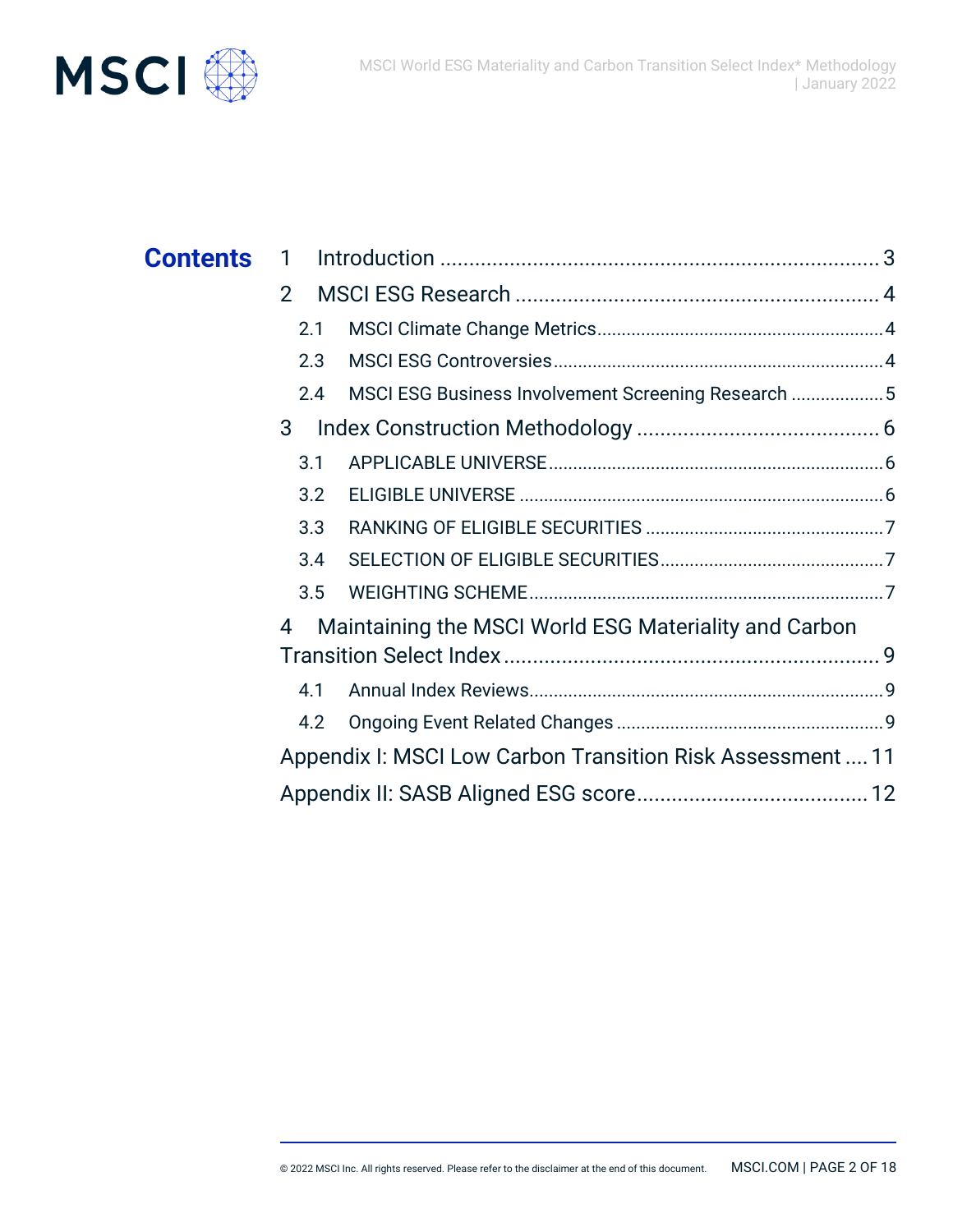

## **1 Introduction**

The MSCI World ESG Materiality and Carbon Transition Select Index is designed to represent the performance of companies which are assessed to be sector leaders based on a set of relevant key issues scores that are aligned with SASB's Materiality Map<sup>1</sup> . The Index also excludes companies meeting the below exclusion criteria:

- Companies involved in Controversial Weapons
- Companies that fail to comply with the United Nations Global Compact Principles
- Companies with Low Carbon Transition (LCT) category<sup>2</sup> of Asset Stranding
- Companies involved in unconventional Oil and Gas
- Companies involved in the Tobacco-related businesses
- Companies involved in Thermal Coal mining and Thermal Coal power generation

The methodology uses the MSCI Low Carbon Transition (LCT) category to reweight constituents of the parent index to increase its exposure to companies participating in opportunities associated with the low carbon transition and decrease its exposure to companies exposed to risks associated with the low carbon transition.

<sup>1</sup> SASB's Materiality Map reveals how general sustainability issues manifest across different industries. For more details, please refer t[o https://www.sasb.org/standards/materiality-map/](https://www.sasb.org/standards/materiality-map/)

<sup>&</sup>lt;sup>2</sup> For a detailed description of Low Carbon Transition Category, please refer to Appendix I.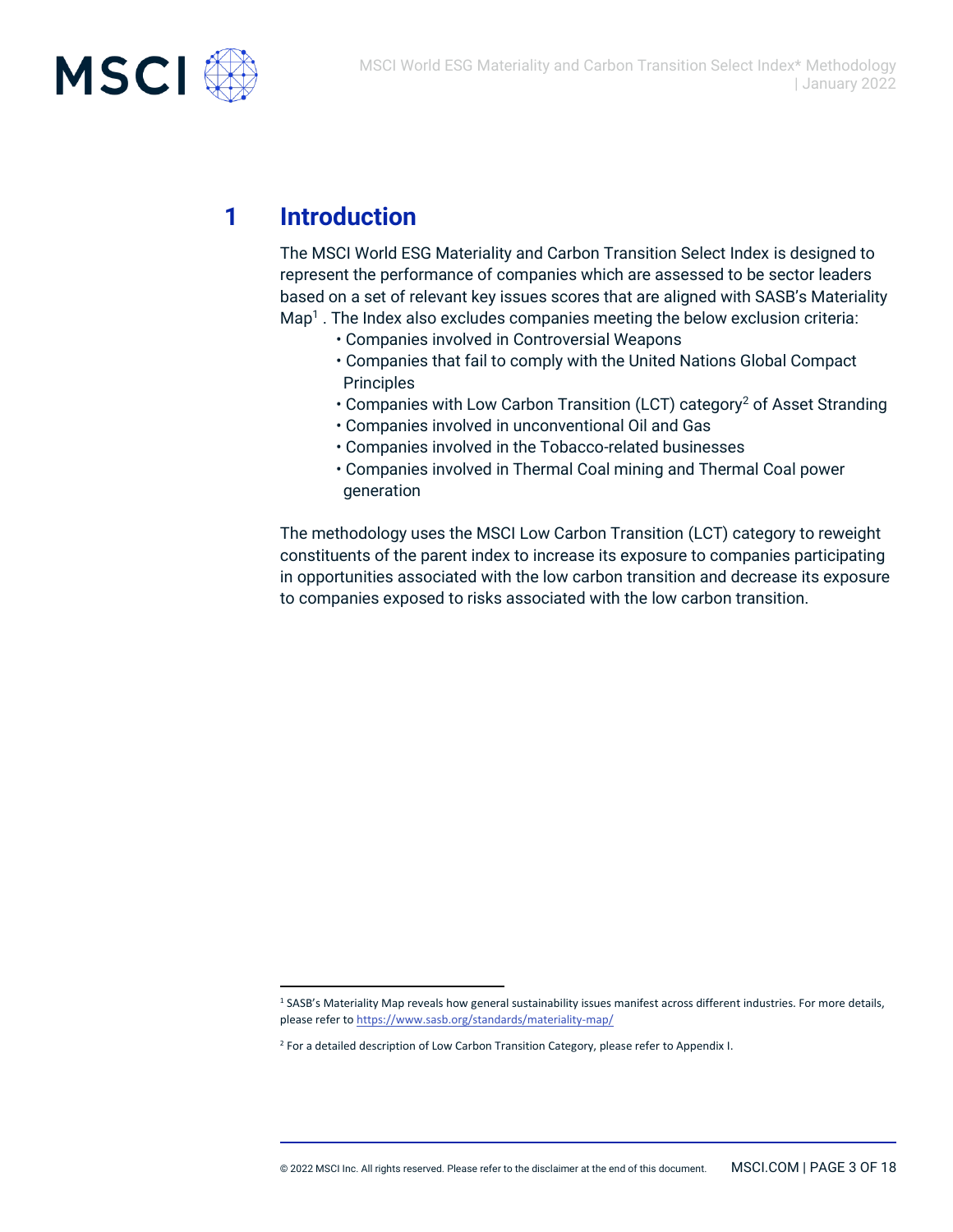

## **2 MSCI ESG Research**

MSCI ESG Research provides in-depth research, ratings, and analysis of the environmental, social, and governance-related business practices of thousands of companies worldwide. It consists of an integrated suite of tools and products to efficiently manage research, analysis, and compliance tasks across the spectrum of ESG factors.

The Index uses data provided by MSCI ESG Research and data sourced from the following MSCI ESG Research products: MSCI Climate Change Metrics, MSCI ESG Sustainable Impact Metrics, MSCI ESG Controversies and MSCI ESG Business Involvement Screening Research.

For details on MSCI ESG Research's full suite of ESG products, please refer to: [https://www.msci.com/esg-investing.](https://www.msci.com/esg-investing)

The Index also relies on a methodology that weights MSCI ESG Key Issue Scores based on their mapping to relevant General Issue Categories in the SASB Materiality Map. This mapping is presented in Appendix II Table 1. The mapping is maintained by MSCI ESG Research and updated when there are substantive changes to the SASB Materiality Map, the GICS industry structure, or to MSCI ESG Key Issues. The mapping is reviewed on at least an annual basis. The mapping is available on request to joint clients of MSCI ESG Research and SASB.

#### 2.1 MSCI CLIMATE CHANGE METRICS

MSCI Climate Change Metrics is designed to support investors seeking to achieve a range of objectives, including measuring, and reporting on climate risk exposure, implementing low carbon and fossil fuel-free strategies, and factoring climate change research into their risk management processes. It provides Carbon Emissions, Fossil Fuel exposure, environmental impact (i.e., clean technology) data and screens, as well as climate-related risk exposure and management assessment on companies such as Low Carbon Transition scores and categories.

For more details on MSCI Climate Change Metrics, please refer to [https://www.msci.com/climate-change-solutions.](https://www.msci.com/climate-change-solutions)

## 2.3 MSCI ESG CONTROVERSIES

MSCI ESG Controversies (formerly known as MSCI Impact Monitor) provides assessments of controversies concerning the negative environmental, social, and/or governance impact of company operations, products, and services. The evaluation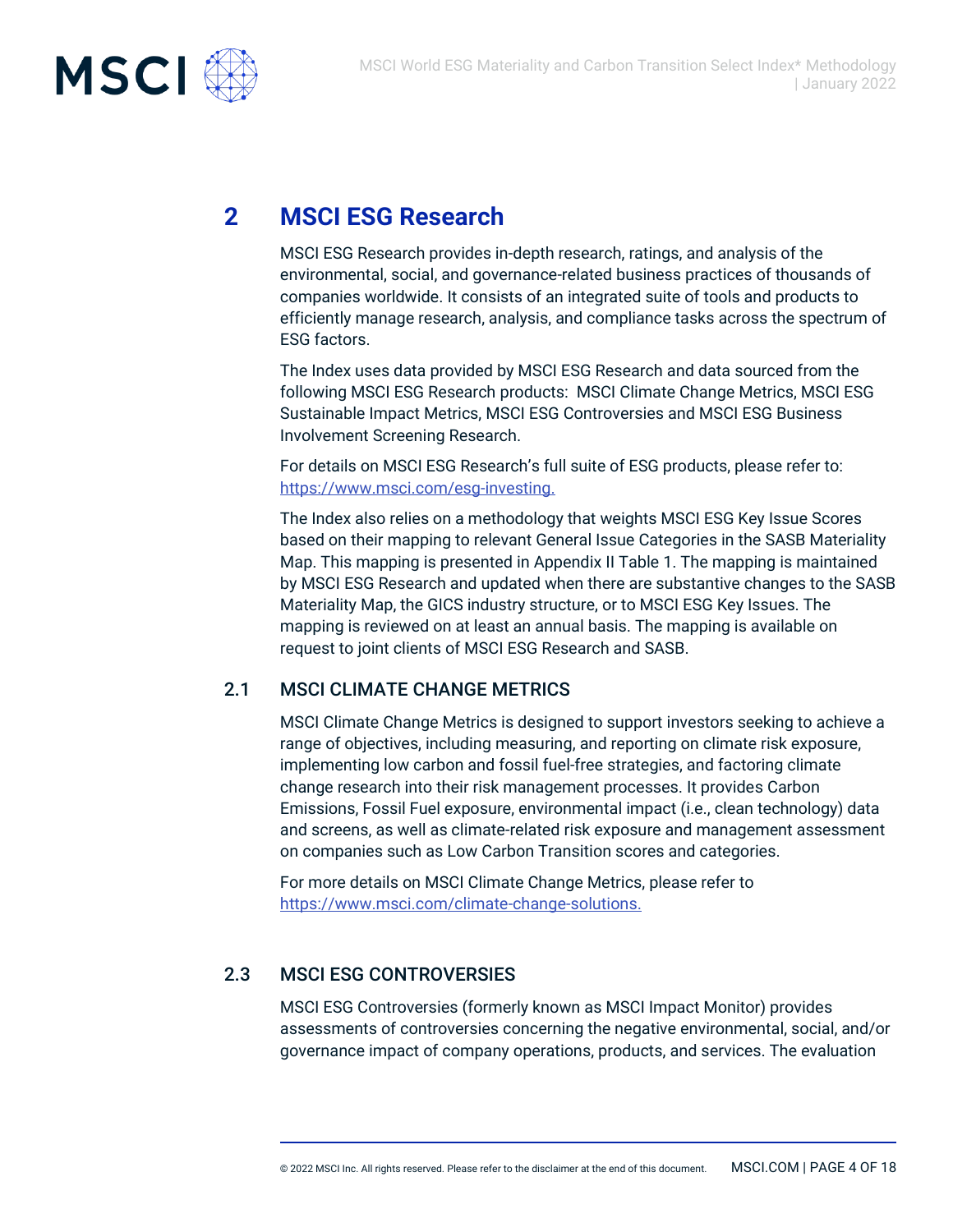

framework used in MSCI ESG Controversies is designed to be consistent with international norms represented by the UN Declaration of Human Rights, the ILO Declaration on Fundamental Principles and Rights at Work, and the UN Global Compact. MSCI ESG Controversies Score falls on a 0-10 scale, with "0" being the most severe controversy.

For more details on MSCI ESG Controversies, please refer to: [https://www.msci.com/documents/10199/acbe7c8a-a4e4-49de-9cf8-](https://www.msci.com/documents/10199/acbe7c8a-a4e4-49de-9cf8-5e957245b86b) [5e957245b86b](https://www.msci.com/documents/10199/acbe7c8a-a4e4-49de-9cf8-5e957245b86b)

## 2.4 MSCI ESG BUSINESS INVOLVEMENT SCREENING RESEARCH

MSCI ESG Business Involvement Screening Research (BISR) aims to enable institutional investors to manage environmental, social and governance (ESG) standards and restrictions reliably and efficiently.

For more details on MSCI ESG Business Involvement Screening Research, please refer to [http://www.msci.com/resources/factsheets/MSCI\\_ESG\\_BISR.pdf.](http://www.msci.com/resources/factsheets/MSCI_ESG_BISR.pdf)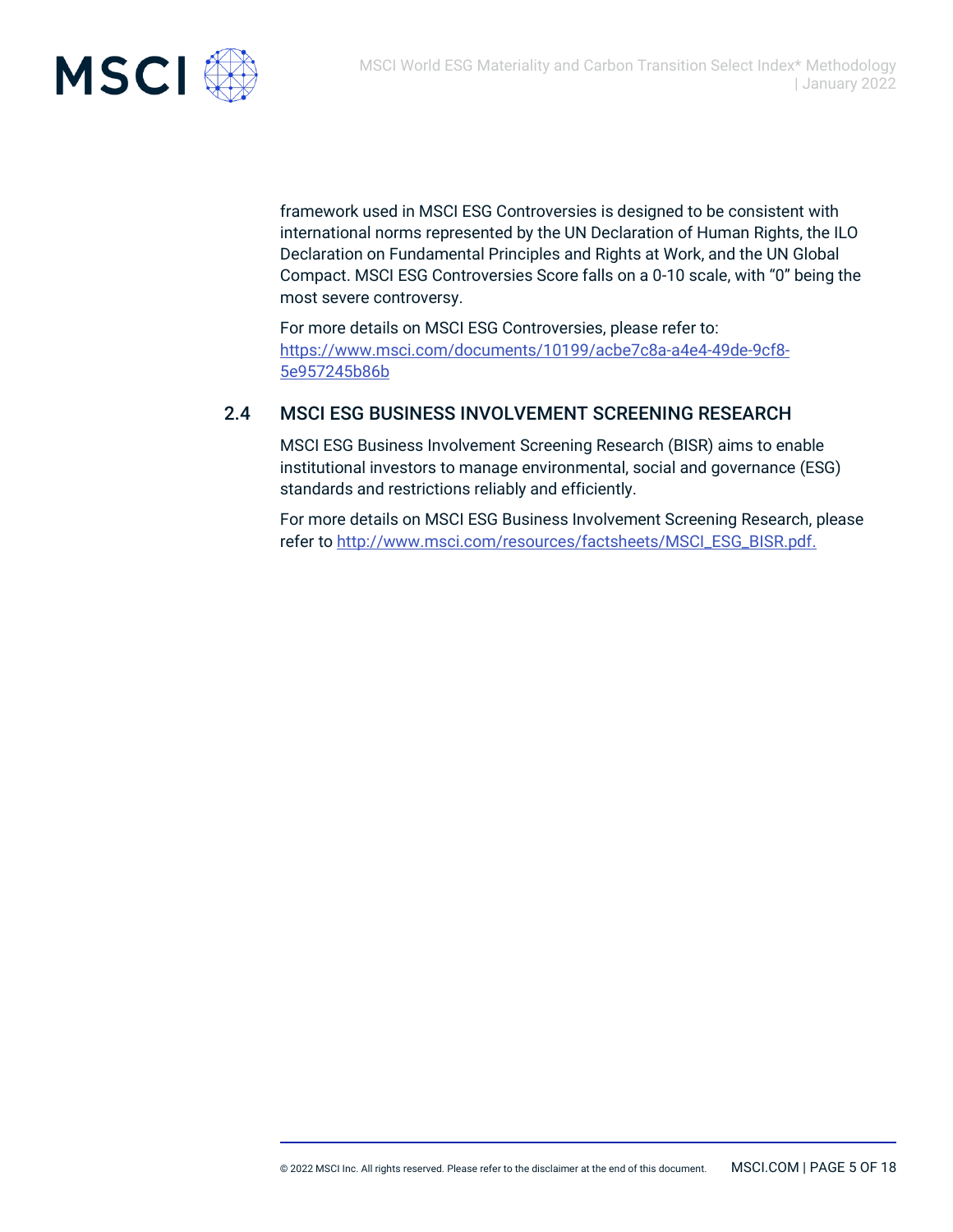

## **3 Index Construction Methodology**

#### 3.1 APPLICABLE UNIVERSE

The Applicable Universe includes all the existing constituents of the MSCI World ("Parent Index"). This approach aims to provide an opportunity set with sufficient liquidity and investment capacity.

#### 3.2 ELIGIBLE UNIVERSE

The eligible securities for the Index are selected from the Applicable Universe by excluding securities based on the exclusion criteria below:

1. **Controversial Weapons:** All companies involved in Controversial Weapons as defined by the methodology of the MSCI Ex-Controversial Weapons Indexes<sup>3</sup>.

2. **Tobacco:** All companies deriving 5% or more revenue from the production of tobacco related products. All companies deriving 15% or more aggregate revenue from the production, distribution, retail, supply, and licensing of tobacco-related products

3. **Thermal Coal Mining:** All companies deriving 5% or more revenue (either reported or estimated) from the mining of thermal coal (including lignite, bituminous, anthracite and steam coal) and its sale to external parties. It excludes revenue from metallurgical coal, coal mined for internal power generation (e.g. in the case of vertically integrated power producers), intracompany sales of mined thermal coal, and revenue from coal trading (either reported or estimated)

4. **Thermal Coal Power:** All companies deriving 5% or more revenue (either reported or estimated) from thermal coal-based power generation.

5. **Unconventional Oil & Gas:** All companies deriving 5% or more revenue (either reported or estimated) from unconventional oil & gas. It includes revenue from oil sands, oil shale (kerogen-rich deposits), shale gas, shale oil, coal seam gas, and coal bed methane. It does not cover all types of conventional oil and gas production including Arctic onshore/offshore, deep water, shallow water and other onshore/offshore.

6. **Asset Stranding:** All companies classified in the Low Carbon Transition (LCT) category of Asset Stranding.

<sup>&</sup>lt;sup>3</sup> For more details regarding the MSCI Ex-Controversial Weapons Indexes, please refer to the MSCI Ex-Controversial Weapons Indexes methodology document a[t https://www.msci.com/index-methodology.](https://www.msci.com/index-methodology)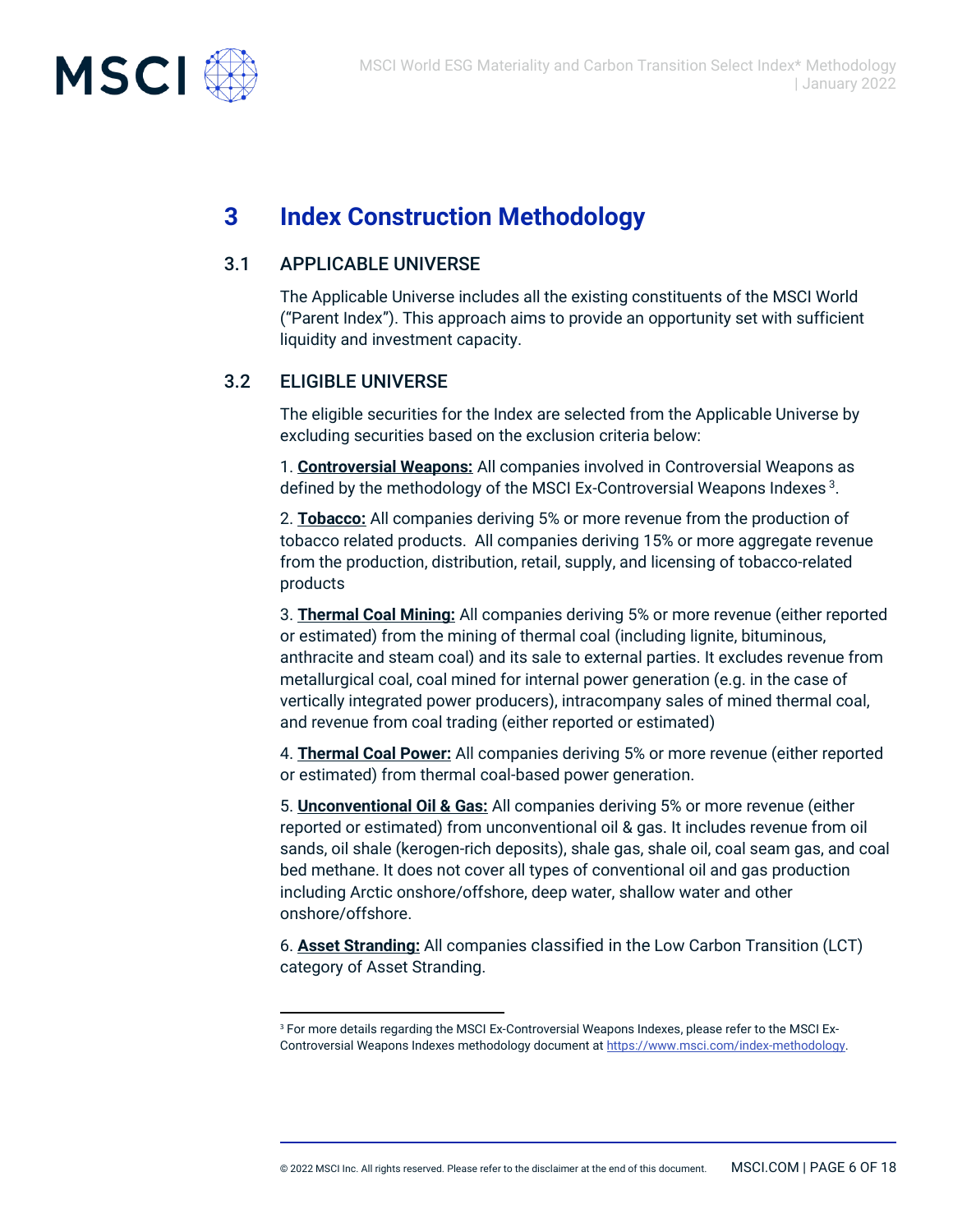

7. **United Nations Global Compact Principles**: All companies that fail to comply with the United Nations Global Compact Principles.

#### 3.3 RANKING OF ELIGIBLE SECURITIES

For each sector, eligible securities of the Parent Index are ranked based on the SASB aligned ESG score<sup>4</sup> . If two securities have the same SASB aligned ESG score, then the security with higher market cap is given preference.

#### 3.4 SELECTION OF ELIGIBLE SECURITIES

For each sector, eligible securities of the Parent Index are then selected from the ranked universe in the following order until the target 40% coverage by cumulative free float-adjusted market capitalization is reached $5$ :

- Securities in the top 25% cumulative free float-adjusted market capitalization coverage of the ranked universe, including the first security that increases the cumulative coverage above 25%
- Current index constituents in the top 50% cumulative free float-adjusted market capitalization coverage of the ranked universe, including the first security that increases the cumulative coverage above 50% if that security is a current index constituent
- Remaining eligible securities in the ranked universe

## 3.5 WEIGHTING SCHEME

Based on the Low Carbon Transition (LCT) category<sup>6</sup> of a company, a Tilt Score is calculated as under:

| <b>LCT Category</b>           | <b>Tilt Score</b> |
|-------------------------------|-------------------|
| <b>Solutions</b>              |                   |
| <b>Neutral</b>                |                   |
| <b>Operational Transition</b> | 0.75              |
| <b>Product Transition</b>     | ი 5               |

<sup>4</sup> For a detailed description of SASB aligned ESG score, please refer to Appendix II.

<sup>&</sup>lt;sup>5</sup> In case of Initial Construction, for each sector, eligible securities of the Parent Index are selected from the ranked universe until the target 40% coverage by cumulative free float-adjusted market capitalization is reached.

<sup>&</sup>lt;sup>6</sup> For a detailed description of Low Carbon Transition Category, please refer to Appendix I.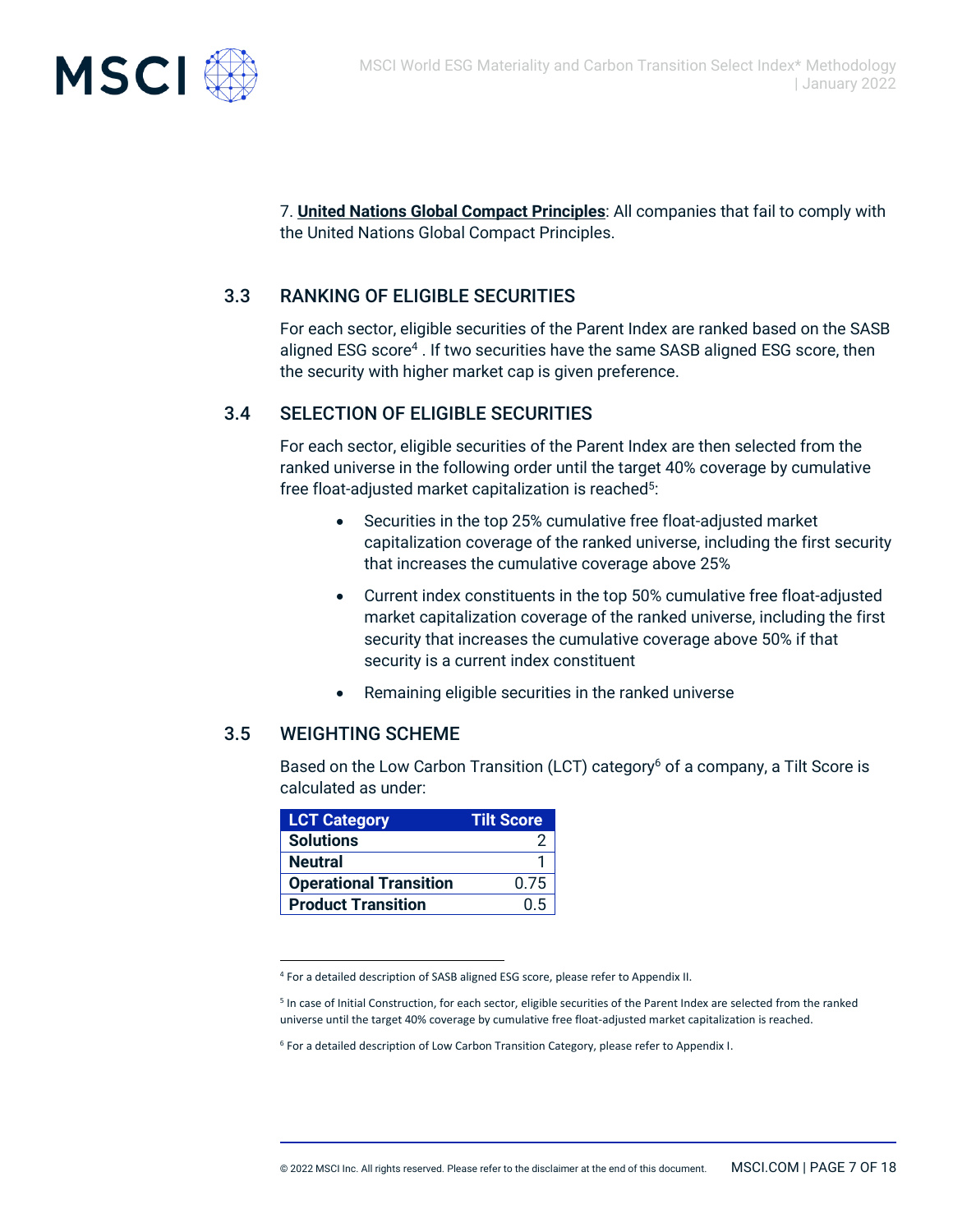



All the selected securities from the Eligible Universe are weighted by the product of their weight in the Parent Index and the Tilt Score.

| January 2022

Security Weight = Tilt Score \* Weight in Parent Index

The weights of securities are then renormalized so that the sector weights in the tilted portfolio are same as those in the selected portfolio described in section 3.4. Additionally, at each Annual Index Review, the weight of the securities is capped at 10%.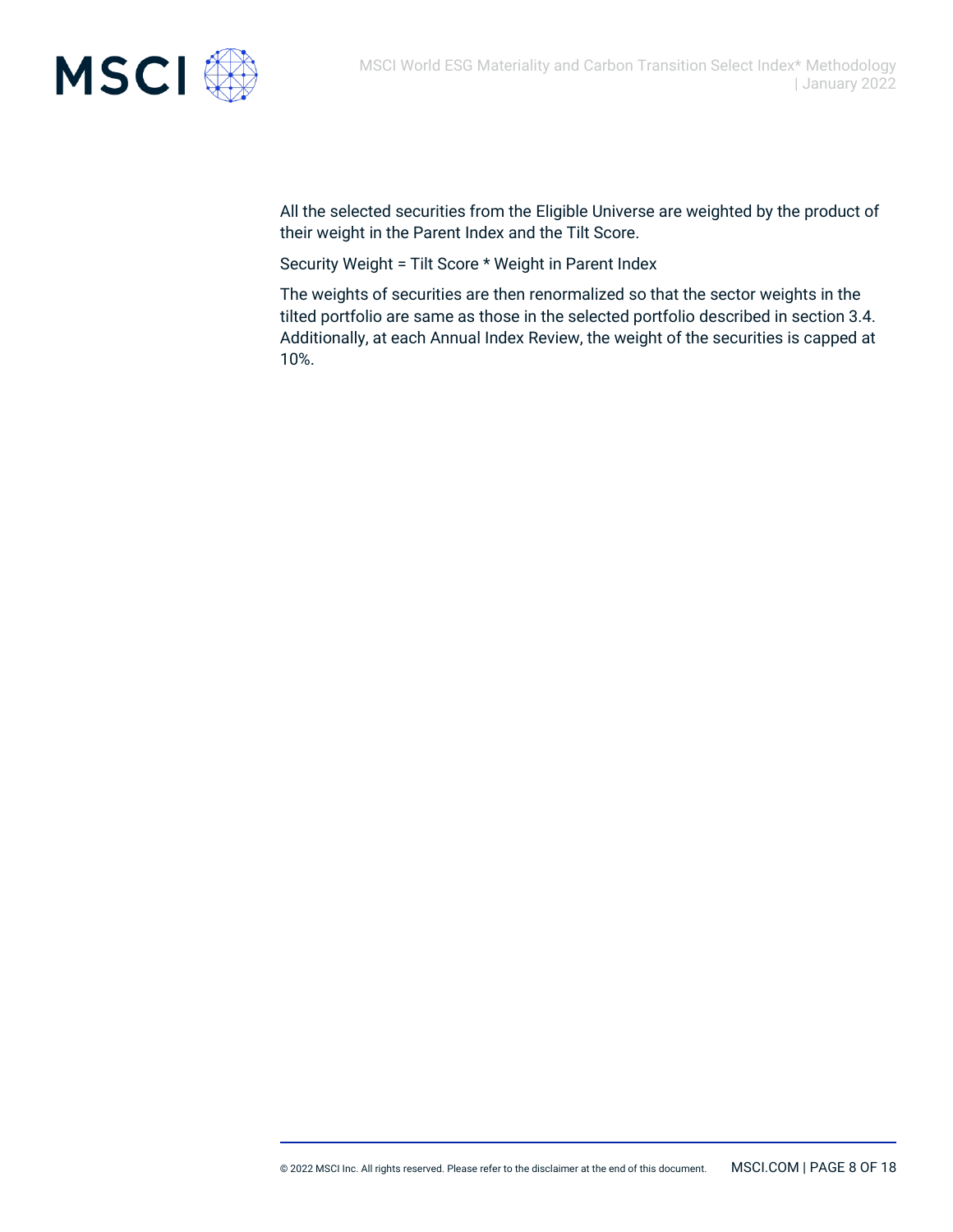



# **4 Maintaining the MSCI World ESG Materiality and Carbon Transition Select Index**

#### 4.1 Annual Index Reviews

The MSCI World ESG Materiality and Carbon Transition Select Index is reviewed on an annual basis in May to coincide with the May Semi-Annual Index Review of the Parent Index, and the changes are implemented at the end of May. In general, the pro forma indexes are announced nine business days before the effective date.

At each Index Review, the steps outlined in Section 3 are implemented.

In general, MSCI uses MSCI ESG Research data (including MSCI Climate Change Metrics, MSCI Climate Value-at-Risk, MSCI ESG Sustainable Impact Metrics, MSCI ESG Controversies, MSCI Business Involvement Screening Research and the mapping of SASB factors and materiality metrics to MSCI ESG research materiality factors for GICS subindustries as of the end of the month preceding the Index Reviews for the rebalancing of the Indexes.

#### 4.2 Ongoing Event Related Changes

The general treatment of corporate events in the Indexes aims to minimize turnover outside of Index Reviews. The methodology aims to appropriately represent an investor's participation in an event based on relevant deal terms and pre-event weighting of the index constituents that are involved. Further, changes in index market capitalization that occur as a result of corporate event implementation will be offset by a corresponding change in the Variable Weighting Factor (VWF) of the constituent.

Additionally, if the frequency of Index Reviews in the Parent Index is greater than the frequency of Index Reviews in the Index, the changes made to the Parent Index during intermediate Index Reviews will be neutralized in the Index.

The following section briefly describes the treatment of common corporate events within the Index.

No new securities will be added (except where noted below) to the Index between Index Reviews. Parent Index deletions will be reflected simultaneously.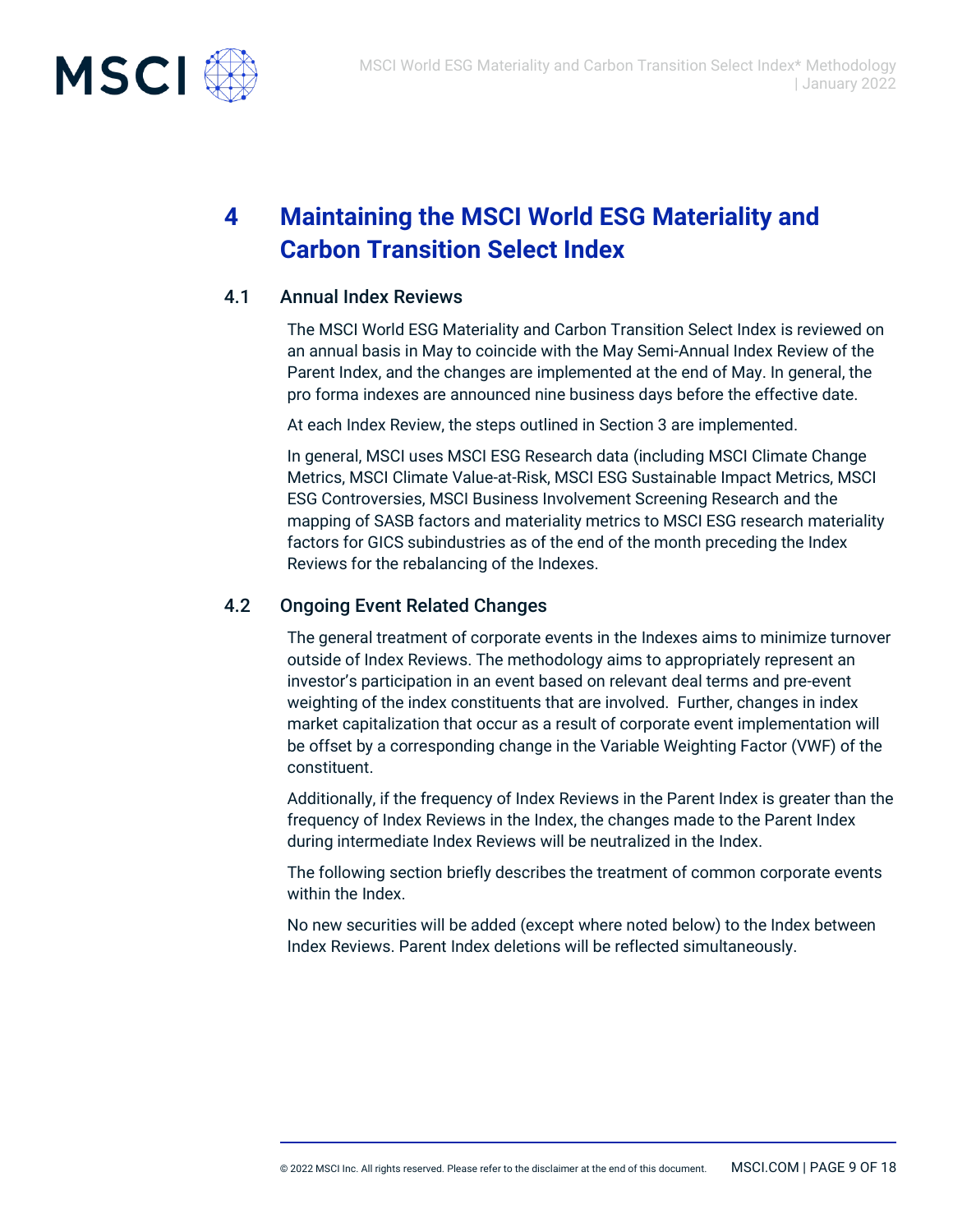

| <b>EVENT TYPE</b>                          | <b>EVENT DETAILS</b>                                                                                                                                                                                                                                               |
|--------------------------------------------|--------------------------------------------------------------------------------------------------------------------------------------------------------------------------------------------------------------------------------------------------------------------|
| <b>New additions to the Parent Index</b>   | A new security added to the Parent<br>index (such as IPO and other early<br>inclusions) will not be added to the<br>index.                                                                                                                                         |
| <b>Spin-Offs</b>                           | All securities created as a result of the<br>spin-off of an existing Index<br>constituent will be added to the Index<br>at the time of event implementation.<br>Reevaluation for continued inclusion<br>in the Index will occur at the<br>subsequent Index Review. |
| <b>Merger/Acquisition</b>                  | For Mergers and Acquisitions, the<br>acquirer's post event weight will<br>account for the proportionate amount<br>of shares involved in deal<br>consideration, while cash proceeds<br>will be invested across the Index.                                           |
|                                            | If an existing Index constituent is<br>acquired by a non-Index constituent,<br>the existing constituent will be deleted<br>from the Index and the acquiring non-<br>constituent will not be added to the<br>Index.                                                 |
| <b>Changes in Security Characteristics</b> | A security will continue to be an Index<br>constituent if there are changes in<br>characteristics (country, sector, size<br>segment, etc.) Reevaluation for<br>continued inclusion in the Index will<br>occur at the subsequent Index Review.                      |

Further detail and illustration regarding specific treatment of corporate events relevant to this Index can be found in the MSCI Corporate Events Methodology book.

The MSCI Corporate Events methodology book is available at: <https://www.msci.com/index-methodology>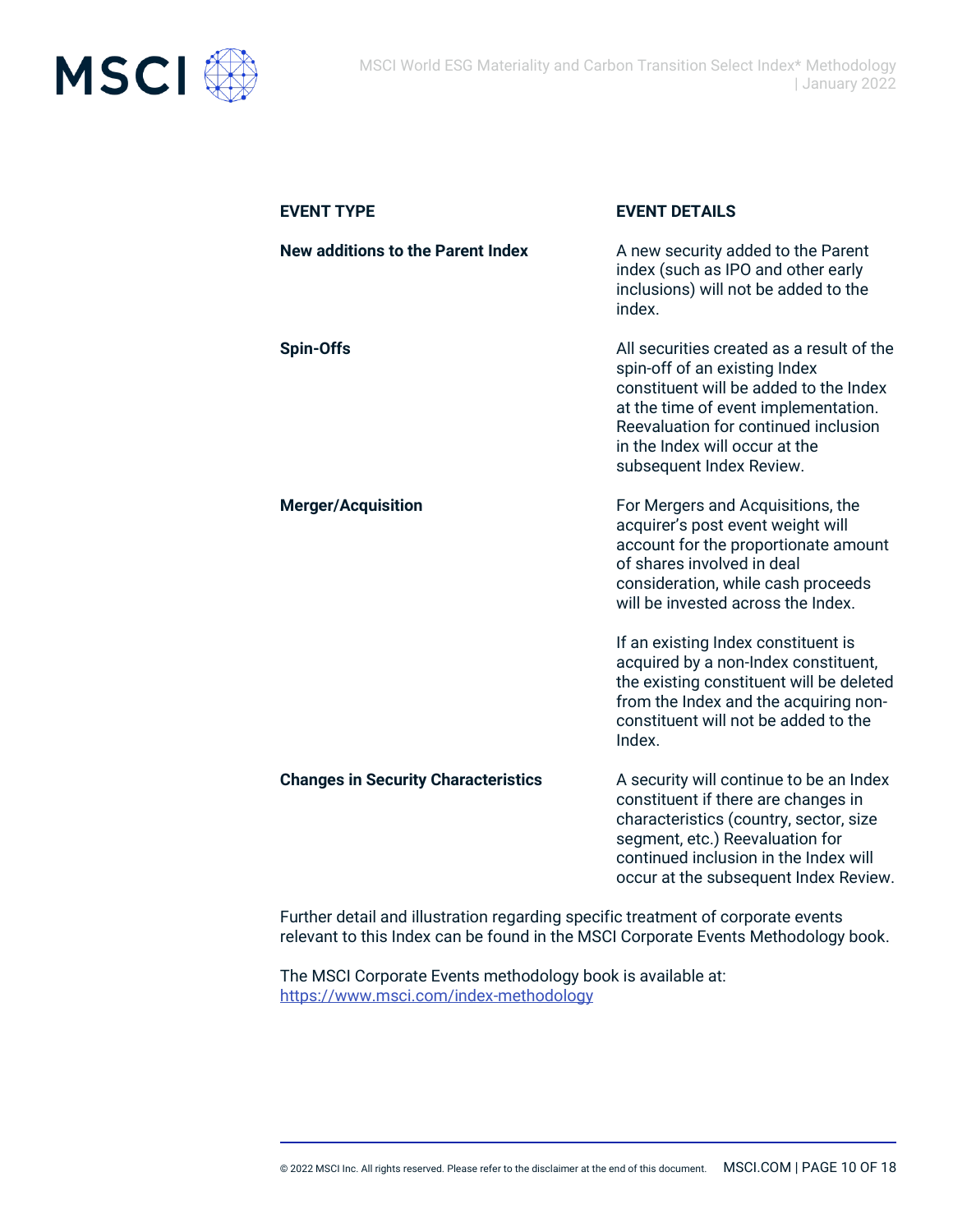

## **Appendix I: MSCI Low Carbon Transition Risk Assessment**

MSCI ESG Research's Low Carbon Transition Risk assessment<sup>7</sup> is designed to identify potential leaders and laggards by holistically measuring companies' exposure to and management of risks and opportunities related to the low carbon transition.

The final output of this assessment is two company-level factors as described below:

- (1) **Low Carbon Transition Category**: This factor groups companies in five categories that highlight the predominant risks and opportunities they are most likely to face in the transition (Exhibit 1).
- (2) **Low Carbon Transition Score:** This score is based on a multi-dimensional risks and opportunities assessment and considers both predominant and secondary risks a company faces. It is industry agnostic and represents an absolute assessment of a company's position vis-à-vis the transition.

| <b>LOW CARBON</b><br><b>TRANSITION</b><br><b>SCORE</b> | <b>LOW CARBON TRANSITION</b><br><b>CATEGORY</b> |                                                                                                                                                                               | LOW CARBON TRANSITION RISK / OPPORTUNITY                                                                                                                                                                                   |                                                                                                                                           |
|--------------------------------------------------------|-------------------------------------------------|-------------------------------------------------------------------------------------------------------------------------------------------------------------------------------|----------------------------------------------------------------------------------------------------------------------------------------------------------------------------------------------------------------------------|-------------------------------------------------------------------------------------------------------------------------------------------|
| $Score = 0$                                            | <b>ASSET STRANDING</b>                          |                                                                                                                                                                               | Potential to experience "stranding" of physical / natural assets<br>due to regulatory, market, or technological forces arising from low<br>carbon transition.                                                              | Coal mining & coal based power<br>generation; Oil sands<br>exploration/production                                                         |
|                                                        | <b>PRODUCT</b><br><b>TRANSITION</b>             |                                                                                                                                                                               | Reduced demand for carbon-intensive products and services.<br>Leaders and laggards are defined by the ability to shift product<br>portfolio to low-carbon products.                                                        | Oil & gas exploration & production;<br>Petrol/diesel based automobile<br>manufacturers, thermal power plant<br>turbine manufacturers etc. |
|                                                        | OPERATIONAL                                     | Increased operational and/or capital cost due to carbon taxes<br>and/or investment in carbon emission mitigation measures leading<br>to lower profitability of the companies. | Fossil fuel based power generation,<br>cement, steel etc.                                                                                                                                                                  |                                                                                                                                           |
|                                                        | <b>NEUTRAL</b>                                  |                                                                                                                                                                               | Limited exposure to low carbon transition carbon risk. Though<br>companies in this category could have exposure to physical risk<br>and/or indirect exposure to low carbon transition risk via lending,<br>investment etc. | Consumer staples, healthcare, etc.                                                                                                        |
| Score = $10$                                           |                                                 | <b>SOLUTIONS</b>                                                                                                                                                              | Potential to benefit through the growth of low-carbon products<br>and services.                                                                                                                                            | Renewable electricity, electric<br>vehicles, solar cell manufacturers<br>etc.                                                             |

*Exhibit 1: Low Carbon Transition Categories and Scores*

<sup>&</sup>lt;sup>7</sup> For more details on MSCI Climate Change Metrics, please refer to <u>https://www.msci.com/climate-change-</u> [solutions](https://www.msci.com/climate-change-solutions)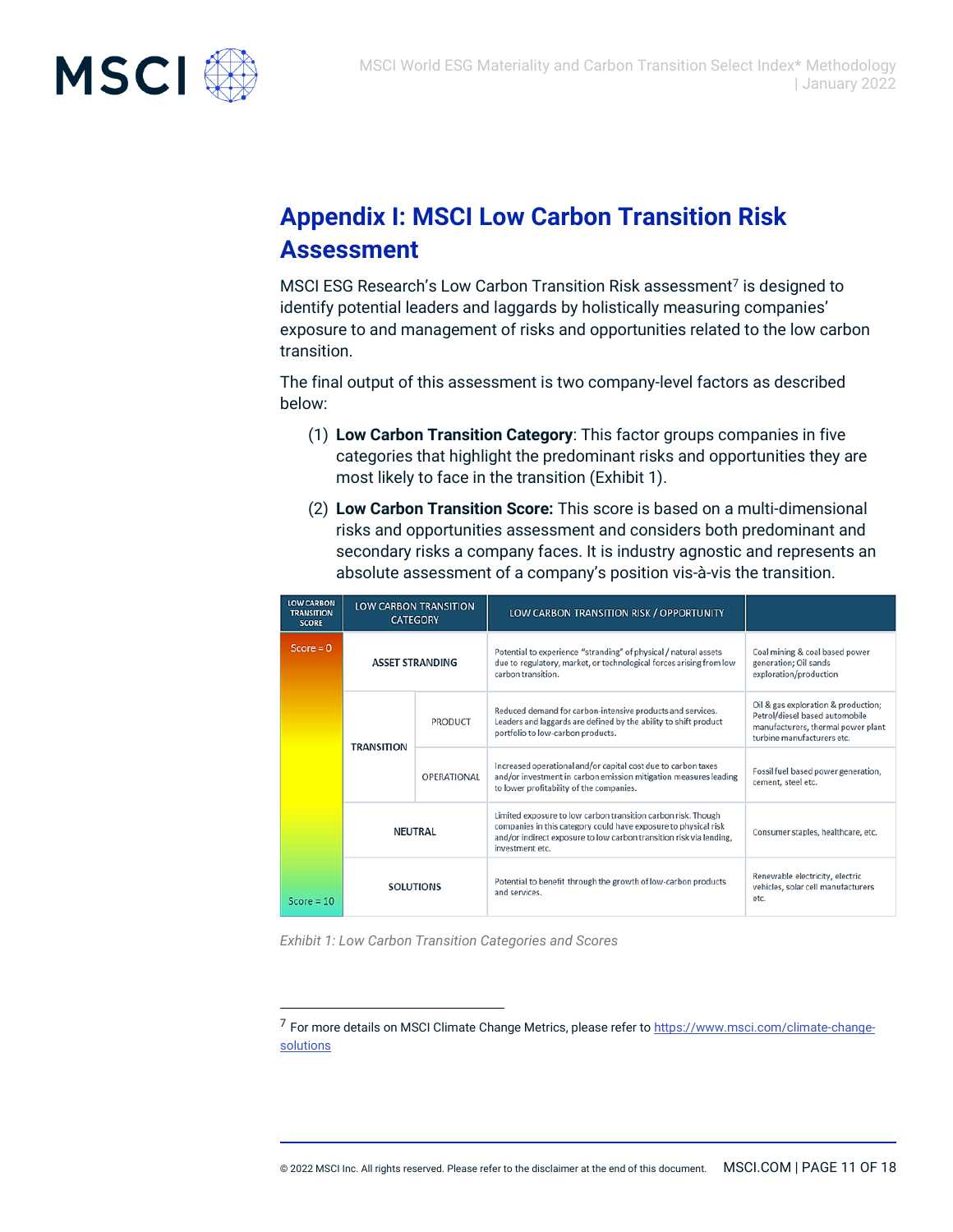

## **Appendix II: SASB Aligned ESG score**

The SASB aligned ESG score is calculated using MSCI ESG Key Issue Scores and Key Issue Weights. Specifically, the SASB aligned ESG score for a company is the weighted average of a set of relevant Key Issue Scores that are aligned with SASB's Materiality Map, granted that they meet the following condition:

- Companies are assessed on the identified key issue.
- Companies have corresponding Key Issue Weight greater than 0%.

The corresponding weights are normalized to sum up to 100%.

A set of relevant key issues are identified for each individual Global Industry Classification Standard (GICS®) Sub Industry. As a result, the relevant key issues identified for a particular GICS® Sub Industry are attributed to any company belonging to that GICS® Sub Industry (identified by a company's GICS® Sub Industry Code). 160 GICS® Sub Industry Codes are mapped to 69 SASB Sub Industry categories and to 31 MSCI ESG key issues (KI).

The complete list of key issues relevant for each GICS Sub Industry are shown in Table 1 and Table 2 below

| <b>GICS Sub Industry Codes</b>            | <b>SASB Industry</b>                            | <b>ESG Key Issue Number</b>                      |
|-------------------------------------------|-------------------------------------------------|--------------------------------------------------|
| 50201010                                  | Advertising &<br>Marketing                      | KI 4, KI 16, KI 23, KI 25                        |
| 20101010                                  | Aerospace &<br>Defense                          | KI 4, KI 7, KI 10, KI 18, KI<br>23, KI 25, KI 30 |
| 30202010                                  | <b>Agricultural Products</b>                    | KI 7, KI 15, KI 25, KI 26, KI<br>28, KI 31       |
| 20301010                                  | Air Freight &<br>Logistics                      | KI 7, KI 15, KI 17, KI 25, KI<br>26, KI 30       |
| 20302010                                  | Airlines                                        | KI 4, KI 7, KI 17, KI 25                         |
| 30201010, 30201020                        | Alcoholic Beverages                             | KI 7, KI 22, KI 25, KI 26, KI<br>28, KI 31       |
| 25203010, 25203020,<br>25203030, 25504010 | Apparel, Accessories<br>& Footwear              | KI 8, KI 10, KI 26, KI 28                        |
| 25201040                                  | Appliance<br>Manufacturing                      | KI 11, KI 18, KI 25                              |
| 40201030, 40203010                        | Asset Management &<br><b>Custody Activities</b> | KI 4, KI 12, KI 13, KI 16, KI<br>27              |
| 25101010, 25101020                        | Auto Parts                                      | KI 4, KI 7, KI 10, KI 18, KI<br>24, KI 25, KI 30 |

Table 1: SASB aligned ESG Key Issues for GICS Sub-industry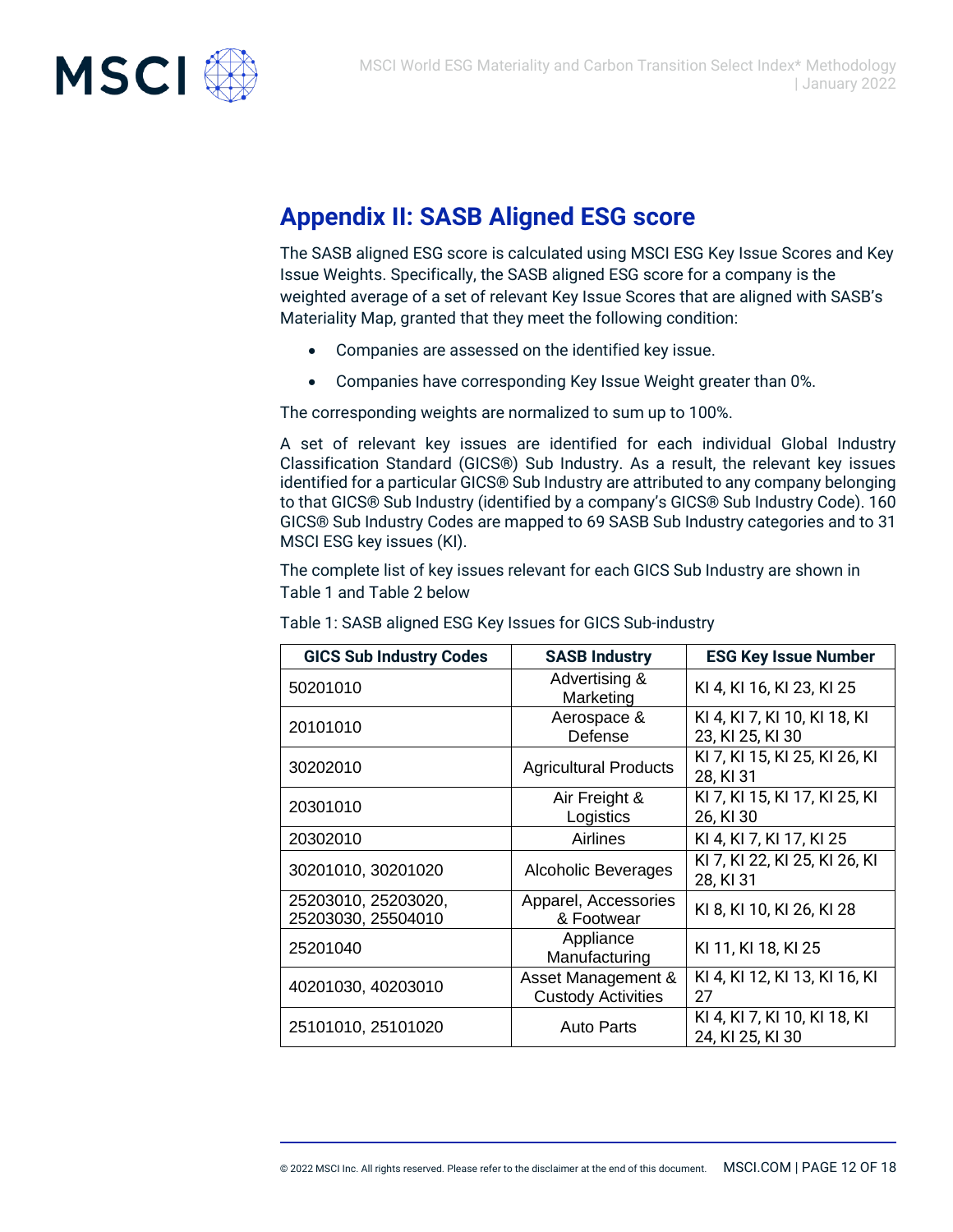

| <b>GICS Sub Industry Codes</b>                         | <b>SASB Industry</b>                                                          | <b>ESG Key Issue Number</b>                                        |
|--------------------------------------------------------|-------------------------------------------------------------------------------|--------------------------------------------------------------------|
| 25102010, 25102020                                     | Automobiles                                                                   | KI 10, KI 17, KI 18, KI 24, KI<br>25                               |
| 35201010, 35202010,<br>35203010                        | Biotechnology &<br>Pharmaceuticals                                            | KI 3, KI 4, KI 16, KI 25, KI<br>26                                 |
| 15105010, 20102010,<br>20201060, 25201020              | <b>Building Products &amp;</b><br>Furnishings                                 | KI 7, KI 8, KI 18, KI 26                                           |
| 25301010                                               | Casinos & Gaming                                                              | KI 4, KI 7, KI 15, KI 25                                           |
| 15101010, 15101020,<br>15101030, 15101040,<br>15101050 | Chemicals                                                                     | KI 5, KI 7, KI 8, KI 15, KI 18,<br>KI 24, KI 30, KI 31             |
| 10102050                                               | <b>Coal Operations</b>                                                        | KI 5, KI 6, KI 7, KI 15, KI 17,<br>KI 30, KI 31                    |
| 40101010, 40101015,<br>40102010, 40201020              | <b>Commercial Banks</b>                                                       | KI 2, KI 4, KI 13, KI 23, KI<br>27                                 |
| 15102010                                               | Construction<br><b>Materials</b>                                              | KI 4, KI 6, KI 7, KI 15, KI 18,<br>KI 30, KI 31                    |
| 40201040, 40202010                                     | <b>Consumer Finance</b>                                                       | KI 12, KI 23                                                       |
| 15103010, 15103020                                     | Containers &<br>Packaging                                                     | KI 7, KI 22, KI 25, KI 26, KI<br>30, KI 31                         |
| 30101010                                               | <b>Drug Retailers</b>                                                         | KI 7, KI 23, KI 25                                                 |
| 25502020                                               | E-Commerce                                                                    | KI 7, KI 16, KI 23, KI 24, KI<br>31                                |
| 25302010                                               | Education                                                                     | KI 23, KI 25                                                       |
| 55101010, 55103010,<br>55105010, 55105020              | <b>Electric Utilities &amp;</b><br><b>Power Generators</b>                    | KI 7, KI 15, KI 18, KI 21, KI<br>30, KI 31                         |
| 20104010, 20104020,<br>20105010, 45203010              | <b>Electrical &amp; Electronic</b><br>Equipment                               | KI 4, KI 7, KI 8, KI 10, KI 18,<br>KI 25, KI 30                    |
| 45203020                                               | Electronic<br>Manufacturing<br>Services & Original<br>Design<br>Manufacturing | KI 10, KI 11, KI 15, KI 17, KI<br>28, KI 30, KI 31                 |
| 20103010, 20305020                                     | Engineering &<br>Construction<br><b>Services</b>                              | KI 4, KI 6, KI 15, KI 18, KI<br>19, KI 25                          |
| 30101020, 30101030                                     | Food Retailers &<br><b>Distributors</b>                                       | KI 7, KI 17, KI 20, KI 22, KI<br>23, KI 25, KI 26, KI 28, KI<br>30 |
| 55102010                                               | <b>Gas Utilities &amp;</b><br><b>Distributors</b>                             | KI 15, KI 18                                                       |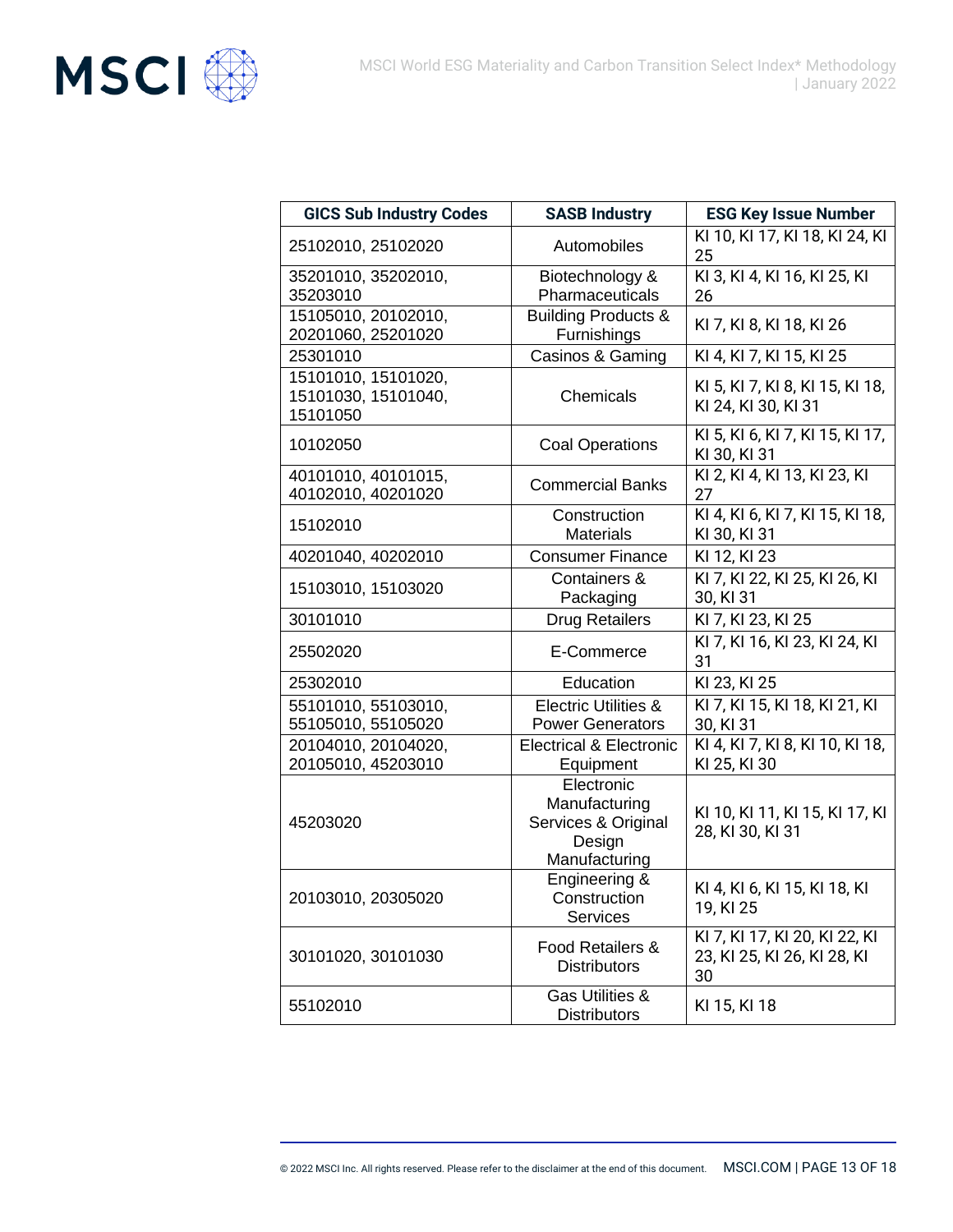

| <b>GICS Sub Industry Codes</b>                                                                                 | <b>SASB Industry</b>                                                     | <b>ESG Key Issue Number</b>                            |
|----------------------------------------------------------------------------------------------------------------|--------------------------------------------------------------------------|--------------------------------------------------------|
| 25201010, 45201020,<br>45202030, 45203015                                                                      | Hardware                                                                 | KI 8, KI 10, KI 11, KI 16, KI<br>18, KI 23, KI 26      |
| 35102015, 35102020                                                                                             | <b>Health Care Delivery</b>                                              | KI 3, KI 4, KI 7, KI 15, KI 16,<br>KI 23, KI 25, KI 30 |
| 35102010                                                                                                       | <b>Health Care</b><br><b>Distributors</b>                                | KI 4, KI 7, KI 11, KI 22, KI<br>25                     |
| 25201030                                                                                                       | Home Builders                                                            | KI 6, KI 15, KI 19, KI 30                              |
| 25301020                                                                                                       | Hotels & Lodging                                                         | KI 6, KI 7, KI 17, KI 31                               |
| 25201050, 30301010,<br>30302010                                                                                | Household &<br><b>Personal Products</b>                                  | KI 8, KI 22, KI 25, KI 26, KI<br>31                    |
| 20106010, 20106015,<br>20106020, 20107010                                                                      | <b>Industrial Machinery</b><br>& Goods                                   | KI 7, KI 10, KI 15, KI 18, KI<br>24                    |
| 40301010, 40301020,<br>40301030, 40301040,<br>40301050                                                         | Insurance                                                                | KI 9, KI 12, KI 13, KI 27                              |
| 45101010, 50203010                                                                                             | Internet Media &<br><b>Services</b>                                      | KI 4, KI 7, KI 16, KI 23, KI<br>31                     |
| 40203020, 40203030                                                                                             | <b>Investment Banking</b><br>& Brokerage                                 | KI 4, KI 13, KI 16, KI 27                              |
| 15104050                                                                                                       | Iron & Steel<br>Producers                                                | KI 7, KI 15, KI 26, KI 30, KI<br>31                    |
| 25301030, 25302020                                                                                             | Leisure Facilities                                                       | KI 7, KI 15, KI 25                                     |
| 35102030                                                                                                       | <b>Managed Care</b>                                                      | KI 3, KI 23, KI 25                                     |
| 20303010, 20305030                                                                                             | Marine<br>Transportation                                                 | KI 4, KI 6, KI 7, KI 15, KI 30                         |
| 50201020, 50201040,<br>50202010                                                                                | Media &<br>Entertainment                                                 | KI 4, KI 25                                            |
| 35101010, 35101020                                                                                             | Medical Equipment &<br><b>Supplies</b>                                   | KI 3, KI 4, KI 18, KI 25, KI<br>26                     |
| 15104010, 15104020,<br>15104025, 15104030,<br>15104040, 15104045                                               | Metals & Mining                                                          | KI 4, KI 5, KI 6, KI 7, KI 15,<br>KI 17, KI 30, KI 31  |
| 40204010                                                                                                       | Mortgage Finance                                                         | KI 9, KI 12                                            |
| 25501010, 25503010,<br>25503020, 25504020,<br>25504030, 25504040,<br>25504050, 25504060,<br>30101040, 45203030 | Multiline and<br><b>Specialty Retailers &amp;</b><br><b>Distributors</b> | KI 7, KI 8, KI 16, KI 17, KI<br>18, KI 22, KI 23       |
| 30201030                                                                                                       | Non-Alcoholic<br><b>Beverages</b>                                        | KI 7, KI 20, KI 22, KI 25, KI<br>26, KI 28, KI 31      |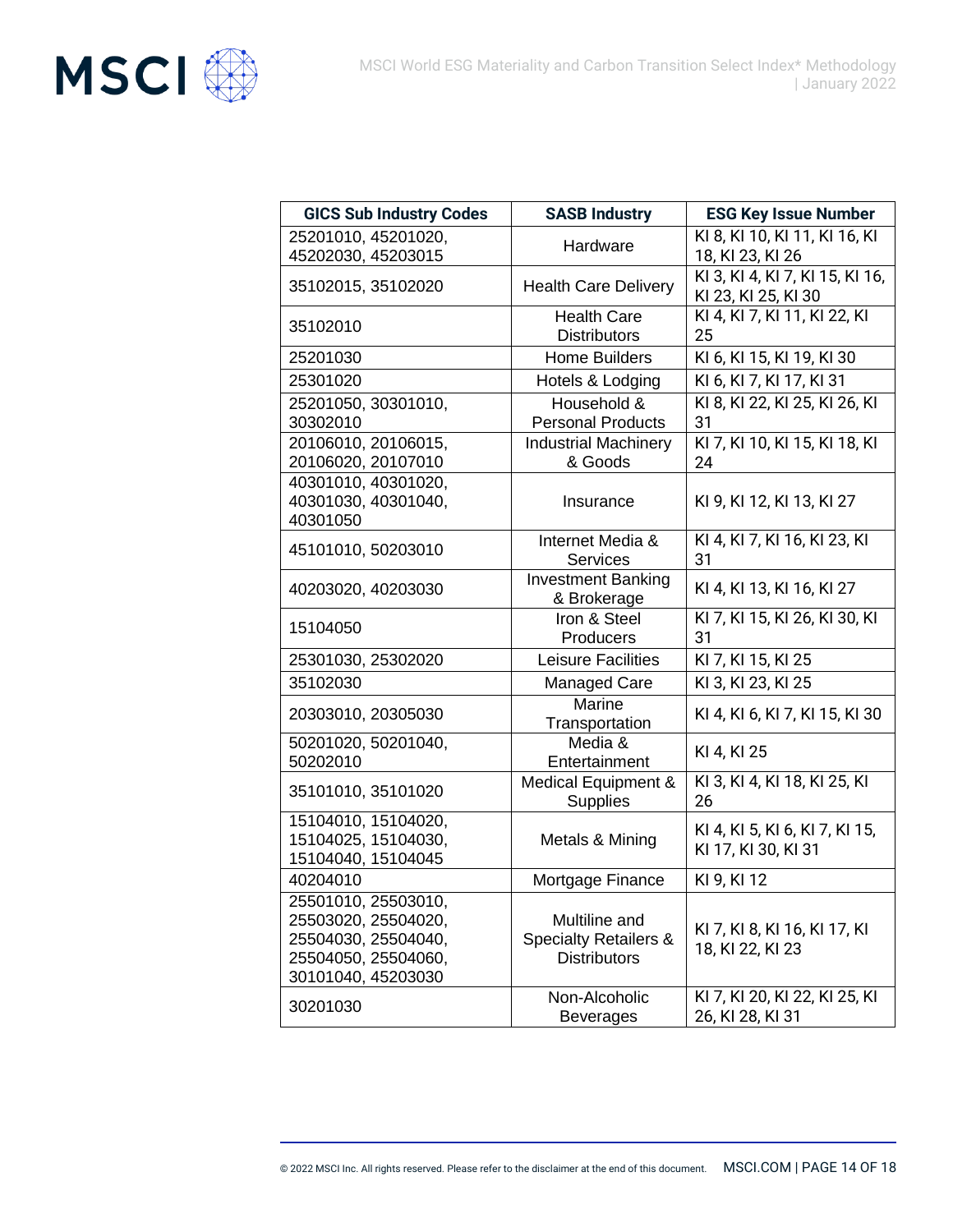

| <b>GICS Sub Industry Codes</b>                                                                                              | <b>SASB Industry</b>                         | <b>ESG Key Issue Number</b>                                        |
|-----------------------------------------------------------------------------------------------------------------------------|----------------------------------------------|--------------------------------------------------------------------|
| 10102010, 10102020                                                                                                          | Oil & Gas -<br>Exploration &<br>Production   | KI 4, KI 5, KI 6, KI 7, KI 15,<br>KI 30, KI 31                     |
| 10102040                                                                                                                    | Oil & Gas -<br>Midstream                     | KI 4, KI 6, KI 7, KI 15, KI 30                                     |
| 10102030                                                                                                                    | Oil & Gas - Refining<br>& Marketing          | KI 4, KI 7, KI 15, KI 18, KI<br>30, KI 31                          |
| 10101010, 10101020                                                                                                          | Oil & Gas - Services                         | KI 4, KI 6, KI 7, KI 15, KI 30                                     |
| 30202030                                                                                                                    | <b>Processed Foods</b>                       | KI 7, KI 20, KI 22, KI 25, KI<br>26, KI 28, KI 31                  |
| 20201010, 20201070,<br>20201080, 20202010,<br>20202020, 20305010                                                            | Professional &<br><b>Commercial Services</b> | KI 4, KI 16, KI 23                                                 |
| 15105020                                                                                                                    | Pulp & Paper<br>Products                     | KI 7, KI 26, KI 30, KI 31                                          |
| 20304010                                                                                                                    | Rail Transportation                          | KI 4, KI 7, KI 15, KI 30                                           |
| 60101010, 60101020,<br>60101030, 60101040,<br>60101050, 60101060,<br>60101070, 60101080,<br>60102010, 60102020,<br>60102030 | <b>Real Estate</b>                           | KI 7, KI 19, KI 31                                                 |
| 60102040                                                                                                                    | <b>Real Estate Services</b>                  | KI 4, KI 19                                                        |
| 25301040                                                                                                                    | <b>Restaurants</b>                           | KI 7, KI 17, KI 20, KI 22, KI<br>25, KI 26, KI 28, KI 30, KI<br>31 |
| 20304020                                                                                                                    | Road Transportation                          | KI 7, KI 15, KI 30                                                 |
| 40203040                                                                                                                    | Security &<br>Commodity<br>Exchanges         | KI 4, KI 23                                                        |
| 45301010, 45301020                                                                                                          | <b>Semiconductors</b>                        | KI 4, KI 7, KI 8, KI 10, KI 15,<br>KI 16, KI 18, KI 30, KI 31      |
| 35103010, 45102010,<br>45102020, 45102030,<br>45103010, 45103020,<br>45103030, 50202020                                     | Software & IT<br><b>Services</b>             | KI 4, KI 7, KI 16, KI 23, KI<br>31                                 |
| 50101010, 50101020,<br>50102010, 50201030                                                                                   | Telecommunication<br><b>Services</b>         | KI 4, KI 7, KI 11, KI 23                                           |
| 30203010                                                                                                                    | Tobacco                                      | KI 20, KI 25                                                       |
| 25202010                                                                                                                    | Toys & Sporting<br>Goods                     | KI 8, KI 28                                                        |
| 20201050                                                                                                                    | Waste Management                             | KI 7, KI 15, KI 17, KI 30                                          |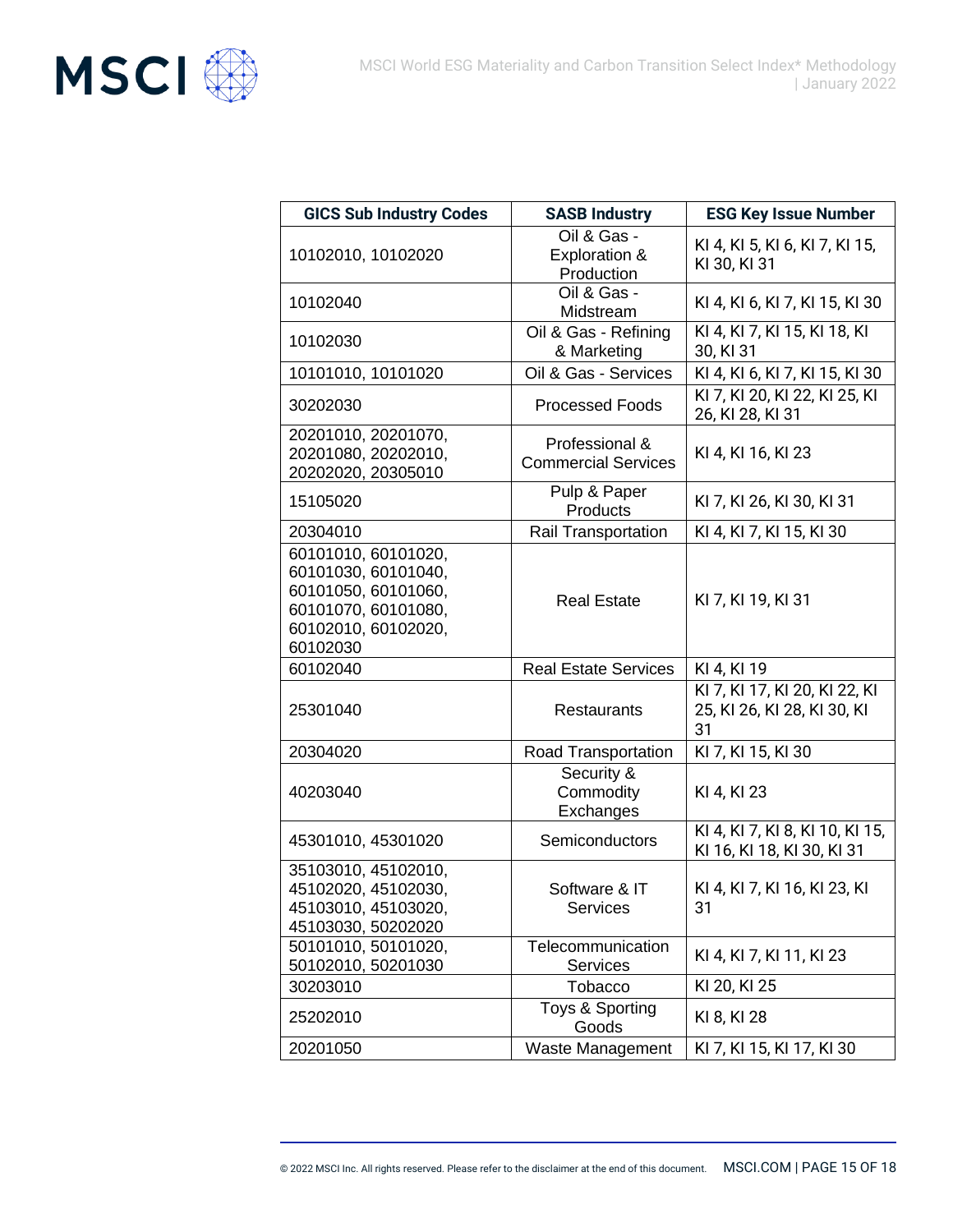

| <b>GICS Sub Industry Codes</b> | <b>SASB Industry</b>                 | <b>ESG Key Issue Number</b>   |
|--------------------------------|--------------------------------------|-------------------------------|
| 55104010                       | Water Utilities &<br><b>Services</b> | KI 7, KI 18, KI 25, KI 30, KI |

#### Table 2: MSCI ESG Key Issues

| <b>Key Issue</b>                            | <b>Key Issue Number</b> |
|---------------------------------------------|-------------------------|
| <b>Access to Communications</b>             |                         |
| <b>Access to Finance</b>                    | $\overline{2}$          |
| <b>Access to Healthcare</b>                 | $\overline{3}$          |
| <b>Governance Pillar Score</b>              | $\overline{4}$          |
| <b>Community Relations Score</b>            | 5                       |
| <b>Biodiversity &amp; Land Use Score</b>    | 6                       |
| <b>Carbon Emissions Score</b>               | 7                       |
| <b>Chemical Safety Score</b>                | 8                       |
| <b>Climate Change Vulnerability Score</b>   | 9                       |
| <b>Controversial Sourcing Score</b>         | 10                      |
| <b>Electronic Waste Score</b>               | 11                      |
| <b>Consumer Financial Protection Score</b>  | 12                      |
| <b>Financing Environmental Impact Score</b> | 13                      |
| Insuring Health & Demographic Risk Score    | 14                      |
| Health & Safety Score                       | 15                      |
| Human Capital Development Score             | 16                      |
| <b>Labor Management Score</b>               | 17                      |
| Opportunities in Clean Tech Score           | 18                      |
| Opportunities in Green Building Score       | 19                      |
| Opportunities in Nutrition and Health Score | 20                      |
| Opportunities in Renewable Energy Score     | 21                      |
| Packaging Material & Waste Score            | 22                      |
| <b>Privacy &amp; Data Security Score</b>    | 23                      |
| <b>Product Carbon Footprint Score</b>       | 24                      |
| <b>Product Safety and Quality Score</b>     | $\overline{25}$         |
| <b>Raw Material Sourcing Score</b>          | 26                      |
| Responsible Investment Score                | 27                      |
| Supply Chain Labor Standards Score          | 28                      |
| <b>Tax Transparency</b>                     | 29                      |
| <b>Toxic Emissions and Waste Score</b>      | 30                      |
| <b>Water Stress Score</b>                   | 31                      |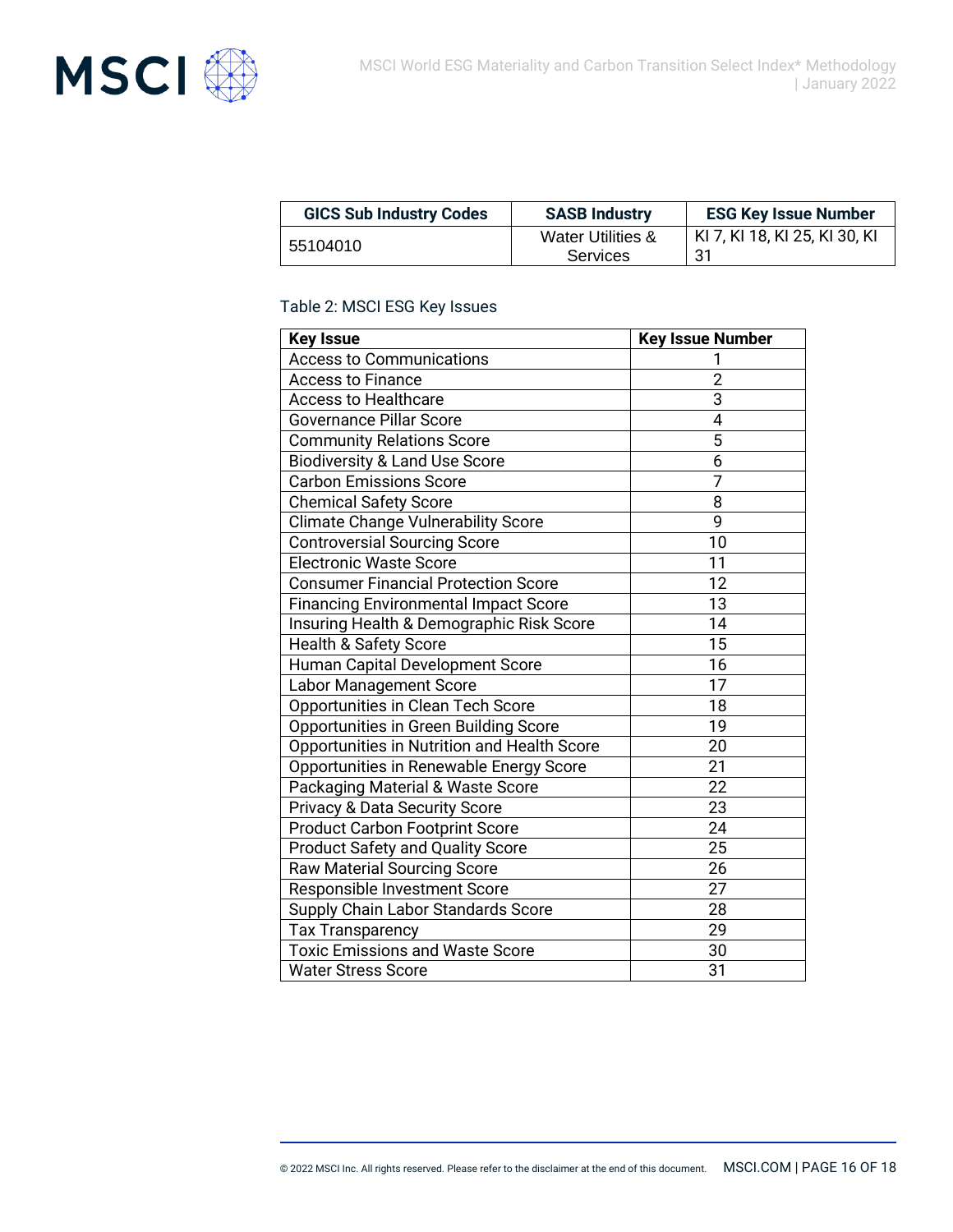

## **Contact us**

#### **AMERICAS**

clientservice@msci.com

| Americas        | 1888 588 4567 *  |
|-----------------|------------------|
| Atlanta         | + 1 404 551 3212 |
| <b>Boston</b>   | +1 617 532 0920  |
| Chicago         | + 1 312 675 0545 |
| Monterrey       | +52 81 1253 4020 |
| <b>New York</b> | +12128043901     |
| San Francisco   | +14158368800     |
| São Paulo       | +55 11 3706 1360 |
| Toronto         | +14166281007     |

#### **EUROPE, MIDDLE EAST & AFRICA**

| Cape Town | +27 21 673 0100   |
|-----------|-------------------|
| Frankfurt | +49 69 133 859 00 |
| Geneva    | +41 22 817 9777   |
| London    | +44 20 7618 2222  |
| Milan     | +39 02 5849 0415  |
| Paris     | 0800 91 59 17 *   |

#### **ASIA PACIFIC**

| China North     | 10800 852 1032 *      |
|-----------------|-----------------------|
| China South     | 10800 152 1032 *      |
| Hong Kong       | +852 2844 9333        |
| Mumbai          | +91 22 6784 9160      |
| Seoul           | 00798 8521 3392 *     |
| Singapore       | 800 852 3749 *        |
| Sydney          | +61290339333          |
| Taipei          | 008 0112 7513 *       |
| <b>Thailand</b> | 0018 0015 6207 7181 * |
| Tokyo           | + 81 3 5290 1555      |
|                 |                       |

#### **ABOUT MSCI**

MSCI is a leader provider of critical decision support tools and services for the global investment community. With over 50 years of expertise in research, data and technology, we power better investment decisions by enabling clients to understand and analyze key drivers of risk and return and confidently build more effective portfolios. We create industry-leading research-enhanced solutions that clients use to gain insight into and improve transparency across the investment process.

The process for submitting a formal index complaint can be found on the index regulation page of MSCI's website at:

<https://www.msci.com/indexregulation>

To learn more, please visit [www.msci.com.](https://www.msci.com/)

 $* =$  toll free